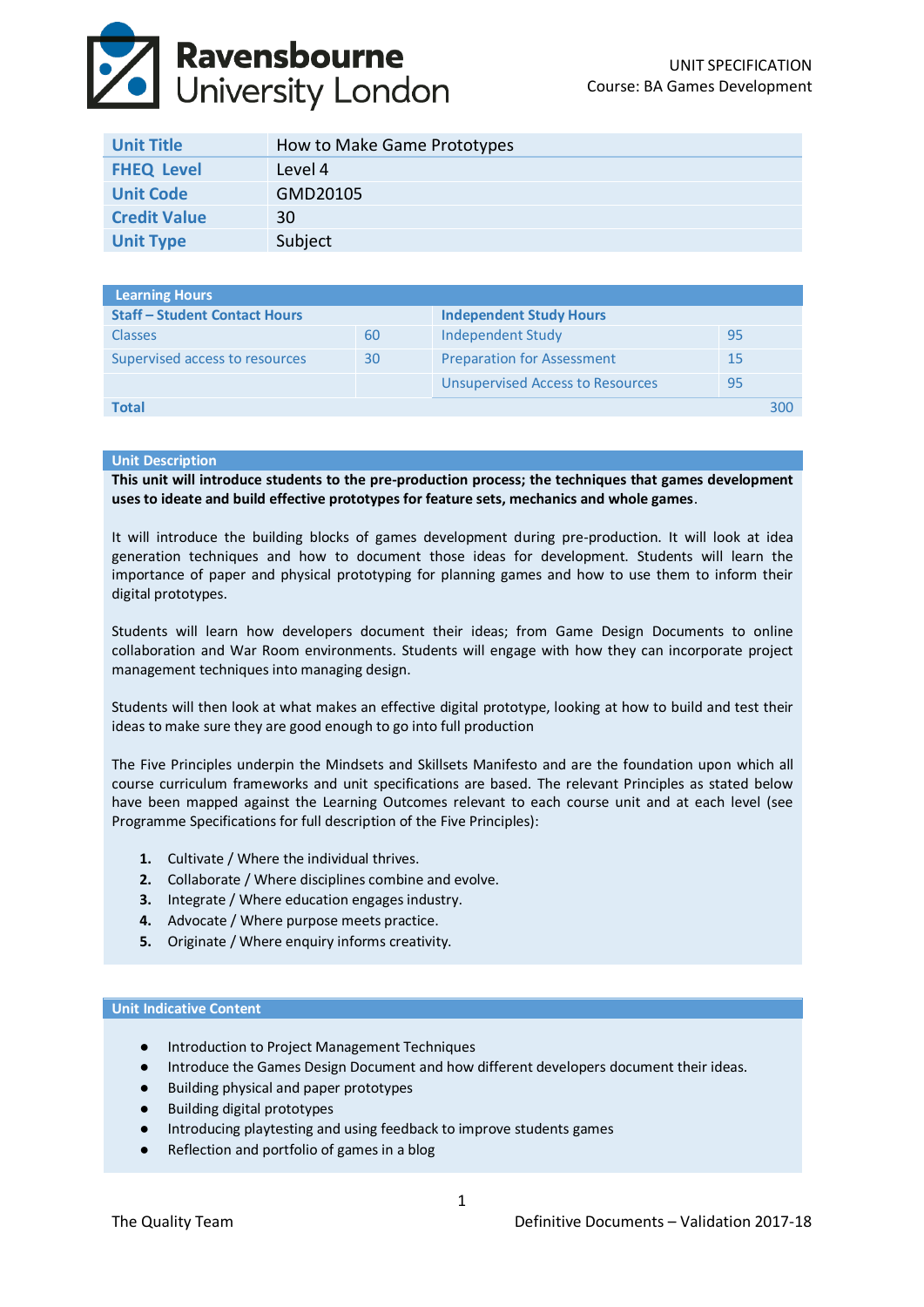# **Unit Aims**

Within the context of the Honours Degree credit framework, the aims of the course are to:

• Encourage students to generate ideas and be critical of them in an encouraging and supportive environment.

- Encourage students to generate as many ideas as possible and to look to other disciplines for those ideas.
- Introduce students to modern games development work products and methodologies.
- Build students confidence in their technical skills

• Promote diversity, inclusivity, ethical, social and environmental awareness and provide opportunities for study and progression to all students.

The curriculum design and units will *"facilitate acquisition of appropriate knowledge and understanding, development of the necessary personal attributes, and application of the skills which equip and prepare students for continuing personal development and professional practice."* (Subject Benchmark Statements, 2017).

**Unit Learning Outcomes (Items in bold are the main focus within each LO for the unit) LO1 Cultivate**

- **Technical Competence**
- **Subject Knowledge**
- **Resilience**

Demonstrate capacity for developing discipline specific knowledge and technical competencies, supporting academic & practical self-efficacy and emerging employability abilities.

# **LO 3 Integrate**

- **Communication & Presentation**
- Networking
- **Professional Practice**

Demonstrate emerging ability to develop communication and presentation strategies (including narrative & storytelling) in physical, written and oral forms.

Demonstrate emerging capacity to engage with industry interactions, and professional working practices to support practical and theoretical development

# **LO5 Originate**

- **Research**
- **Experimentation**
- **Ideation**

Demonstrate capacity for emerging enquiry methods to support practical and theoretical development in physical, written and oral forms.

Demonstrate capacity to consider ideas, materials, tests and outcomes that may inform practical and theoretical development in physical, written and oral forms.

# **Learning and Teaching Methods**

Learning will be developed through: lectures, practical demonstrations, and online courses provided by 3<sup>rd</sup> parties. It will also feature seminars, tutorials, master classes, critical self and peer appraisal and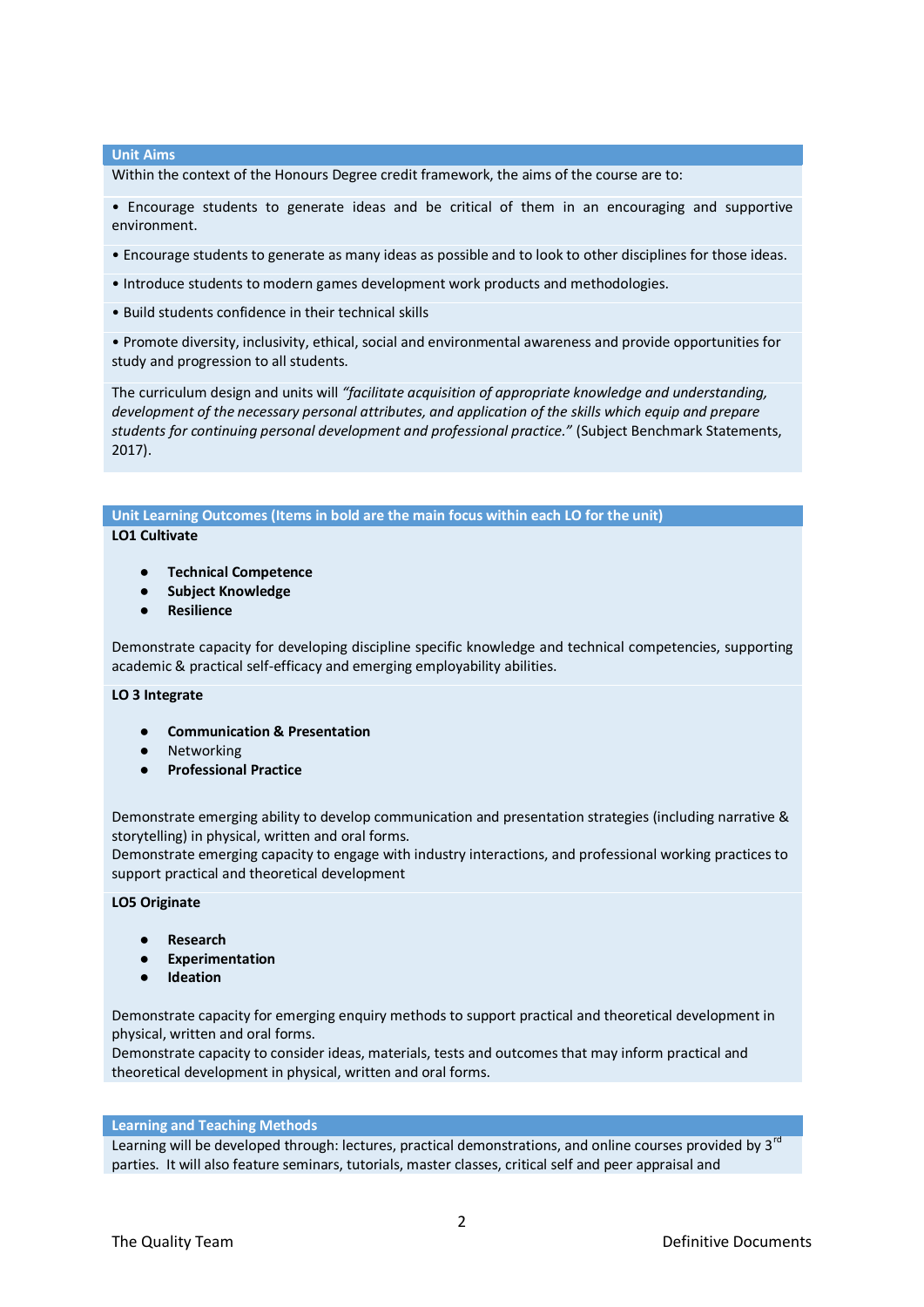# collaborative working.

Where appropriate external guest speakers will further support delivery on the unit. Students will also need to undertake self‐directed independent study to support learning.

The following methods play a significant role in learning and teaching on the course:

- Group projects underpin peer learning and are used to promote transferable skills such as team working and communication.
- Aligned Workshops, Lectures and Seminar sessions support the core teaching delivery.
- Research led projects are used to embed an understanding of research and research methods from the beginning to ensure students develop the skill to explore the contexts and conditions of their practice.
- Reflective journals are used throughout the course to promote the development of autonomous, confident and critically reflective, self‐directed learners.
- Self-evaluative writing is used to enable students to take responsibility for their own learning by identifying needs and prioritising and planning their learning.
- Self-assessment encourages students to take responsibility for monitoring and making judgments about aspects of their own learning.
- Peer assessment is used to promote assessment as part of learning.
- Live projects and student exhibitions and /or pop up events, support an outward facing ethos and encourage students to develop their practice in relevant professional contexts.

# **Assessment methods and tasks**

*Brief description of assessment methods*

- *Formative Assessment: Students will be given the opportunity for formative feedback/feedforward. This will be given midway through the unit or at an appropriate time.*
- Summative assessment: Is the completion of the main unit tasks typically a finished outcome *together with associated research and reflective elements and the completion of a digital workbook and accompanying treatments or presentations.*
- *Presentations to peers are usually within a small group environment where at least two tutors are present.*
- *Playable builds should be self-contained and not the editor project files unless stated by the brief*
- *In some cases digital files will be required to assess technical skill.*
- *Students will be notified of grades within 3 weeks of the hand in date and feedback is usually via an audio file in which at least two tutors contribute to feedback and feedforward.*

| <b>Assessment tasks</b>             | Weighting (%) (one grade or multi-grade unit) |
|-------------------------------------|-----------------------------------------------|
| <b>Working Digital Prototype</b>    | 50%                                           |
| <b>Reflective Blog or Portfolio</b> | 50%                                           |
|                                     |                                               |

# **Indicative Assessment Criteria**

*Assessment criteria are the basis on which the judgment of the adequacy of the work is made. A more detailed assessment criteria will be specified in the brief.* 

**Demonstrate understanding of how and why we prototype (LO1).**